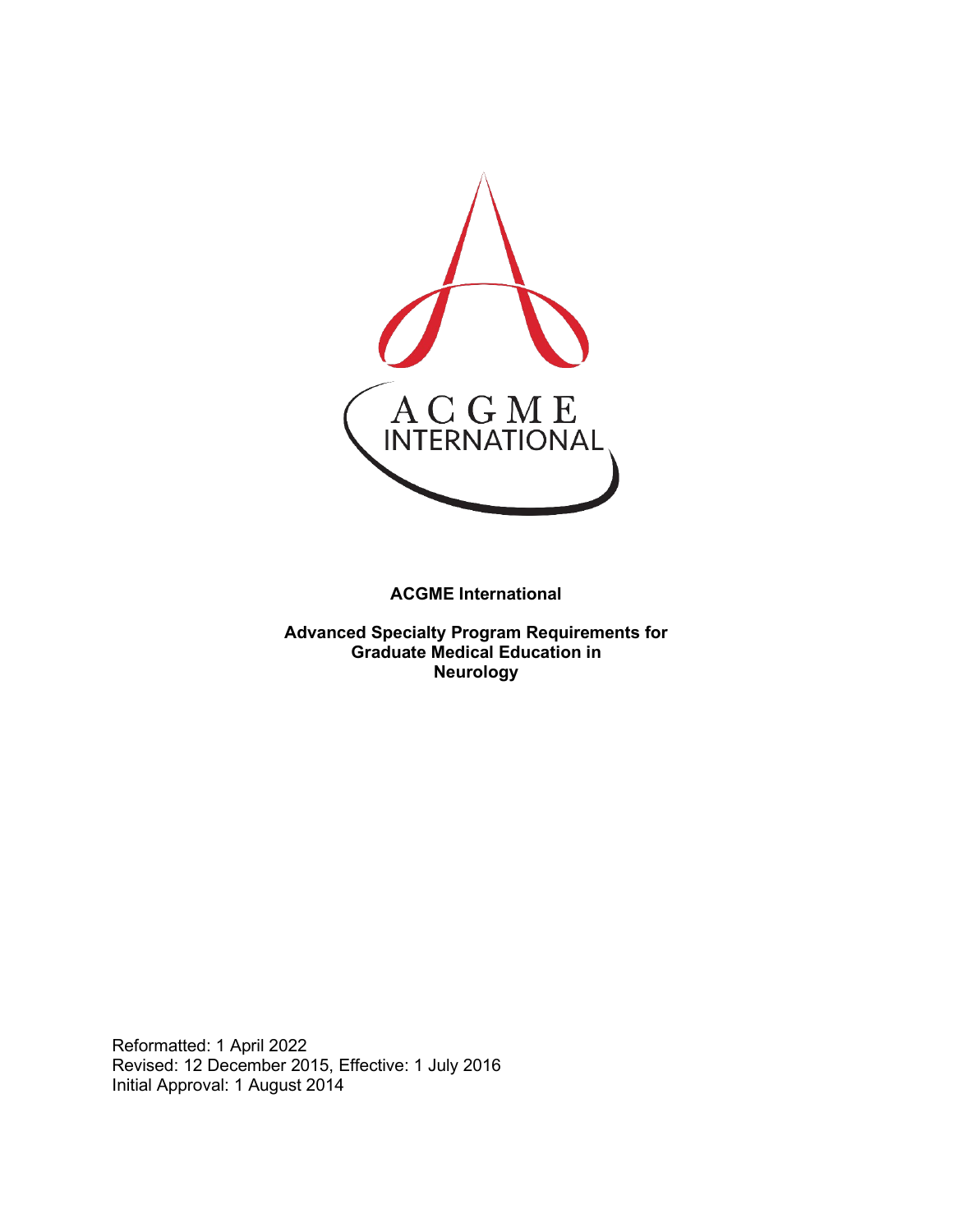### **ACGME International Specialty Program Requirements for Graduate Medical Education in Neurology**

#### **Int. Introduction**

*Background and Intent: Programs must achieve and maintain Foundational Accreditation according to the ACGME-I Foundational Requirements prior to receiving Advanced Specialty Accreditation. The Advanced Specialty Requirements noted below complement the ACGME-I Foundational Requirements. For each section, the Advanced Specialty Requirements should be considered together with the Foundational Requirements.*

### **Int. I. Definition and Scope of the Specialty**

Neurology includes the diagnosis and treatment of all categories of conditions and diseases involving the central and peripheral nervous system, including the autonomic nervous and somatic nervous systems, their coverings, blood vessels, and all effector tissues and muscles. The purpose of the education program is to prepare the physician for the independent practice of clinical neurology.

#### **Int. II. Duration of Education**

Int. II.A. The educational program in neurology must be 48 or 60 months in length.

#### **I. Institution**

#### **I.A. Sponsoring Institution**

I.A.1. The Sponsoring Institution and program should allocate adequate educational resources to facilitate resident involvement in scholarly activities.

#### **I.B. Participating Sites**

See International Foundational Requirements, Section I.B.

#### **II. Program Personnel and Resources**

#### **II.A. Program Director**

See International Foundational Requirements, Section II.A.

#### **II.B. Faculty**

II.B.1. The faculty must include a program director, a child neurologist, and a minimum of four full-time neurology faculty members who provide clinical service and teaching and who devote sufficient time to the program to ensure basic and clinical education for residents.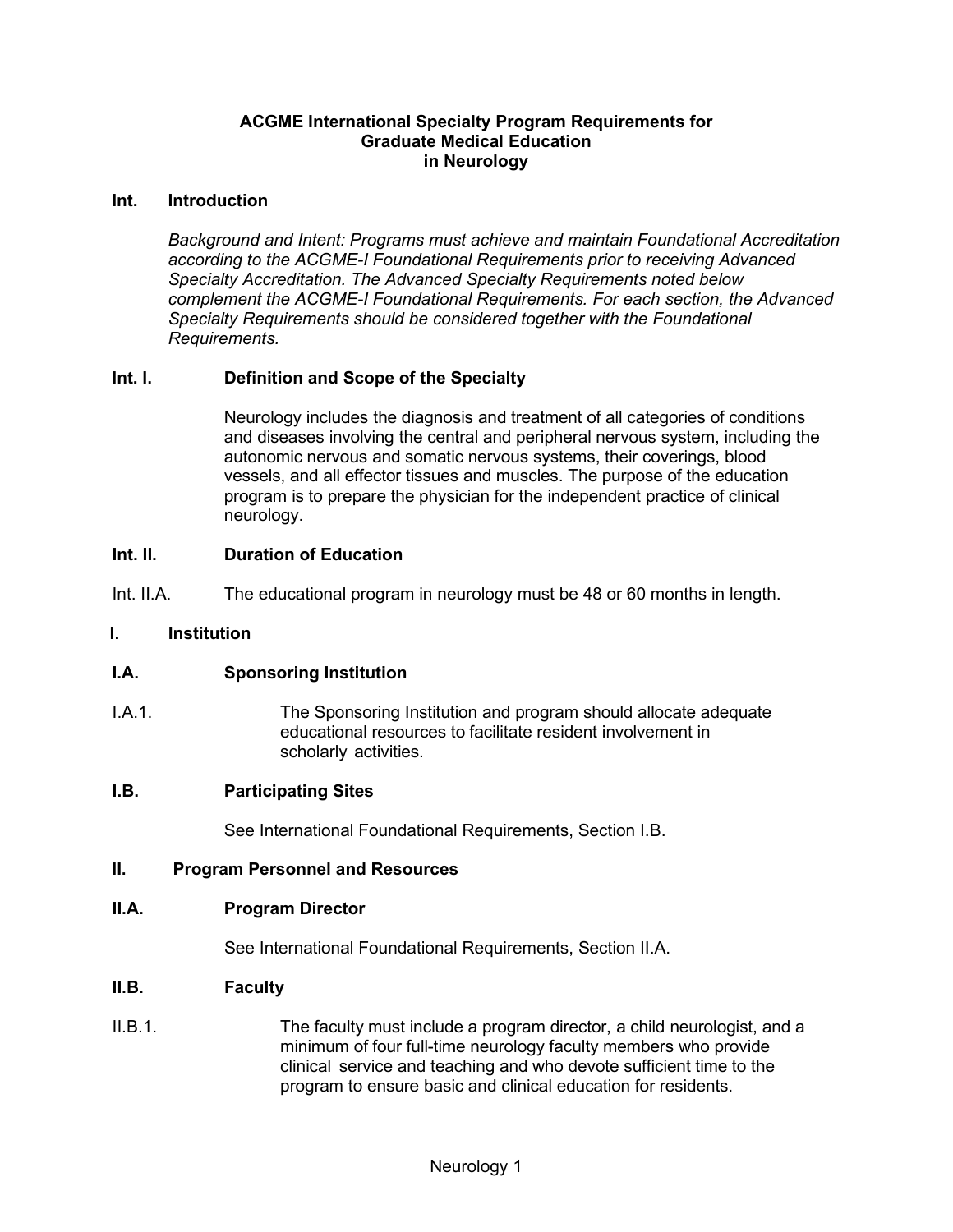| II.B.2. | The faculty must include specialists with expertise in all the disciplines<br>related to neurology, including behavioral neurology, cerebrovascular<br>disease, child neurology, clinical neurophysiology, critical care, epilepsy,<br>infectious disease, movement disorders, neuro-genetics, neuroimaging,<br>neuro-immunology, neuromuscular disease, neuro-oncology, neuro-<br>ophthalmology, neuro-otology, pain management, psychiatry, sleep<br>disorders, and the neurology of aging. |
|---------|-----------------------------------------------------------------------------------------------------------------------------------------------------------------------------------------------------------------------------------------------------------------------------------------------------------------------------------------------------------------------------------------------------------------------------------------------------------------------------------------------|
|         |                                                                                                                                                                                                                                                                                                                                                                                                                                                                                               |

II.B.2.a) These specialists should be available for consultation on a regular basis to neurology residents.

# **II.C. Other Program Personnel**

See International Foundational Requirements, Section II.C.

## **II.D. Resources**

II.D.1. The patient population available to neurology residents must reflect the full spectrum of neurological disorders across the lifespan, to include patients seen in multiple settings, including outpatient, inpatient, emergency, and intensive care.

## **III. Resident Appointment**

See International Foundational Requirements, Section III.

## **IV. Specialty-Specific Educational Program**

## **IV.A. ACGME-I Competencies**

- IV.A.1. The program must integrate the following ACGME-I Competencies into the curriculum.
- IV.A.1.a) Professionalism

| IV.A.1.a)(1) | Residents must demonstrate a commitment to              |
|--------------|---------------------------------------------------------|
|              | professionalism and an adherence to ethical principles. |
|              | Residents must demonstrate:                             |
|              |                                                         |

IV.A.1.a).(1).(a) compassion, integrity, and respect for others; IV.A.1.a).(1).(b) responsiveness to patient needs that supersedes self-interest;

IV.A.1.a).(1).(c) respect for patient privacy and autonomy;

IV.A.1.a).(1).(d) accountability to patients, society, and the profession; and,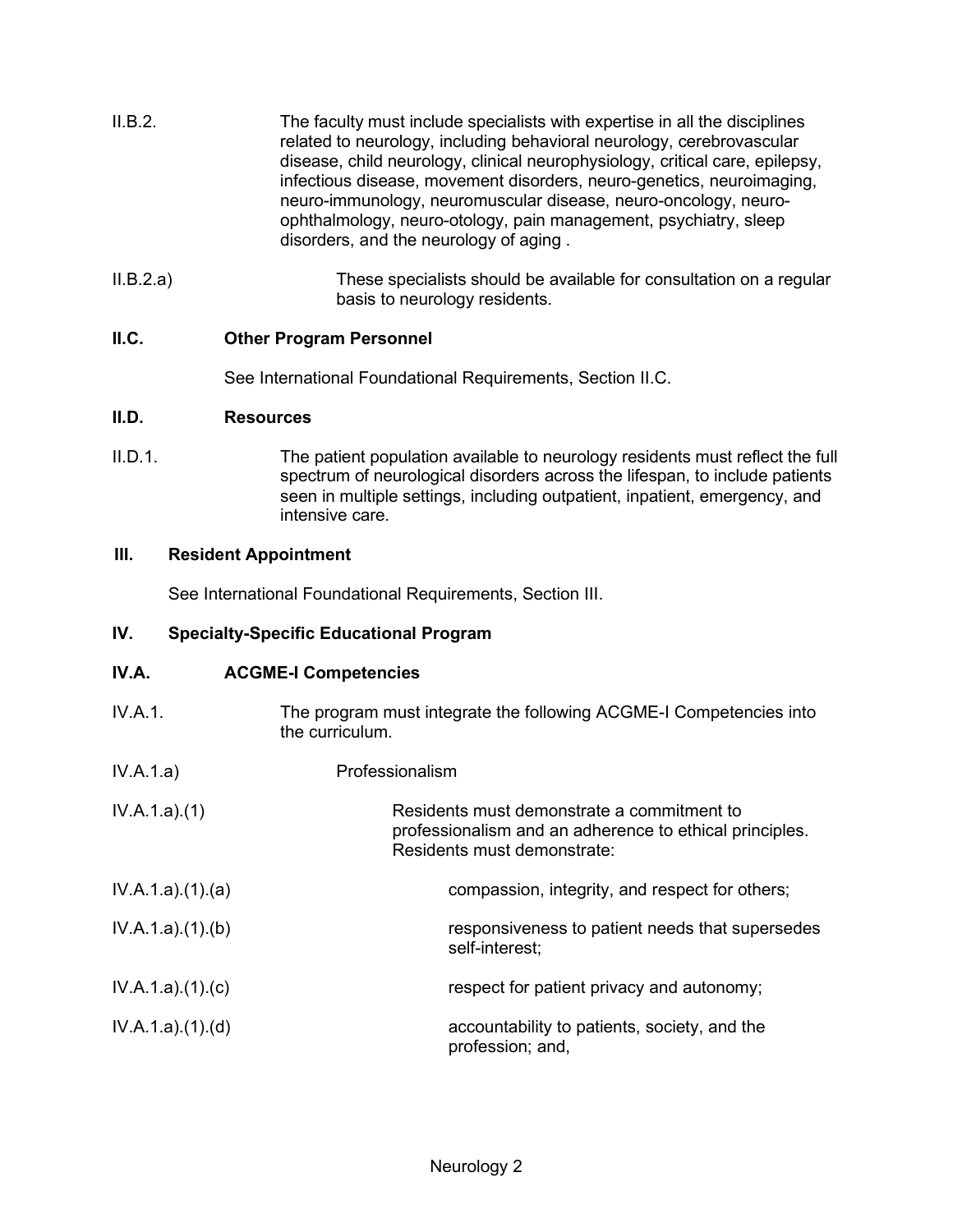| IV.A.1.a)(1)(e)      | orientation.                              | sensitivity and responsiveness to a diverse patient<br>population, including to diversity in gender, age,<br>culture, race, religion, disabilities, and sexual                                                                                |
|----------------------|-------------------------------------------|-----------------------------------------------------------------------------------------------------------------------------------------------------------------------------------------------------------------------------------------------|
| IV.A.1.b)            | <b>Patient Care and Procedural Skills</b> |                                                                                                                                                                                                                                               |
| IV.A.1.b)(1)         |                                           | Residents must provide patient care that is compassionate,<br>appropriate, and effective for the treatment of health<br>problems and the promotion of health. Residents must<br>demonstrate competence in:                                    |
| IV.A.1.b)(1)(a)      |                                           | the management of outpatients and inpatients with<br>neurological disorders across the lifespan,<br>including those who require emergency and<br>intensive care;                                                                              |
| IV.A.1.b)(1)(b)      |                                           | care of patients in the areas of critical care,<br>neuromuscular, ambulatory, neurodegenerative,<br>and pediatrics, by evaluating a minimum of five<br>different patients as specified below during the<br>course of the educational program: |
| IV.A.1.b)(1)(b)(i)   |                                           | Critical care: one critically ill adult patient<br>with neurological disease in either an<br>intensive care unit or emergency<br>department setting, or through an<br>emergency consultation from another<br>inpatient service;               |
| IV.A.1.b)(1)(b)(ii)  |                                           | Neuromuscular: one adult patient with a<br>neuromuscular disease who may be in<br>either an inpatient or outpatient setting;                                                                                                                  |
| IV.A.1.b)(1)(b)(iii) |                                           | Ambulatory: one adult patient with an<br>episodic disorder, such as seizures or<br>migraine;                                                                                                                                                  |
| IV.A.1.b)(1)(b)(iv)  |                                           | Neurodegenerative: one adult patient<br>with a neurodegenerative disorder, such<br>as dementia, a movement disorder, or<br>multiple sclerosis; and,                                                                                           |
| IV.A.1.b)(1)(b)(v)   |                                           | Pediatrics: one child patient with a<br>neurological disorder.                                                                                                                                                                                |
| IV.A.1.c)            | <b>Medical Knowledge</b>                  |                                                                                                                                                                                                                                               |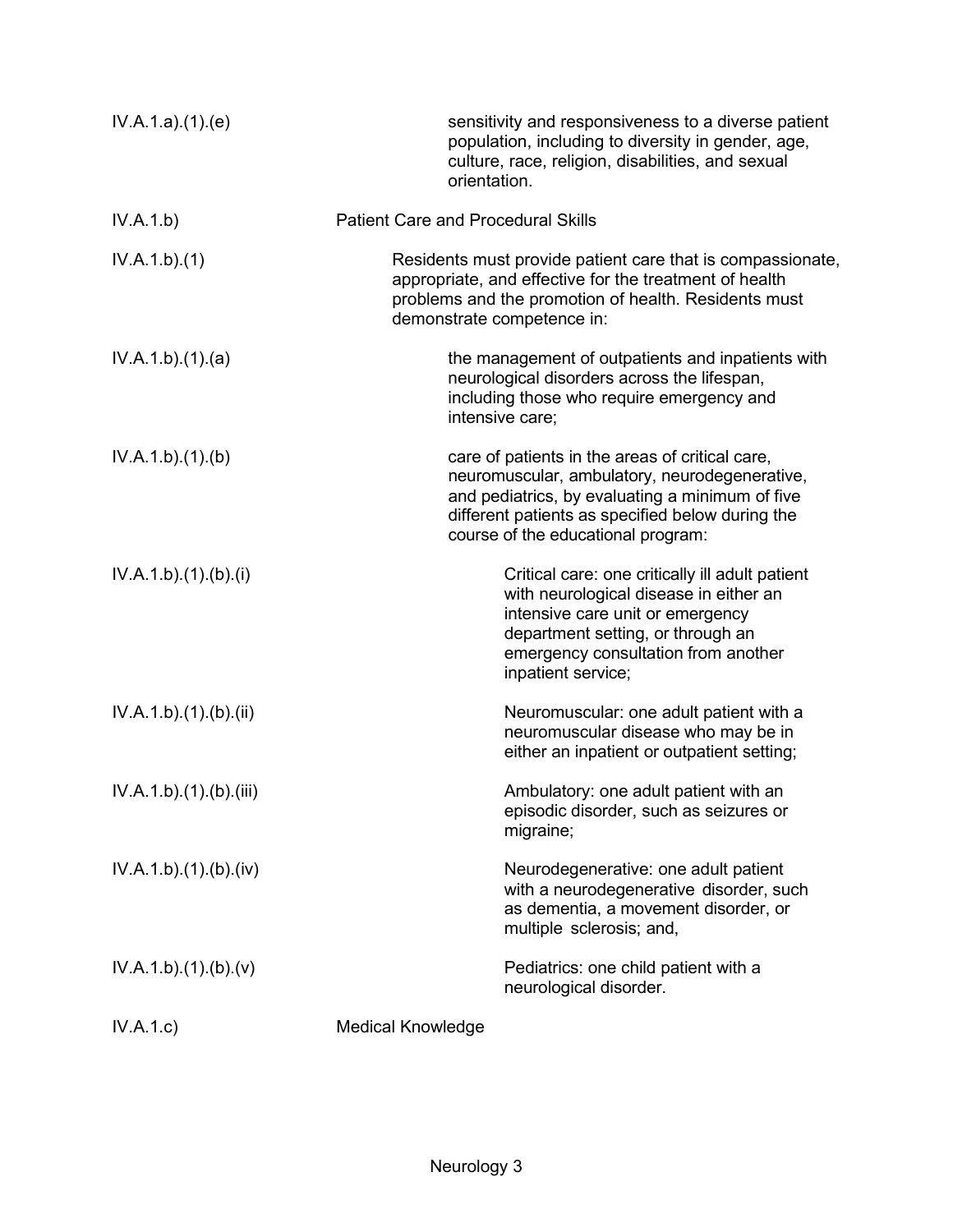| $IV.A.1.c.$ (1)           | Residents must demonstrate knowledge of established<br>and evolving biomedical clinical, epidemiological, and<br>social-behavioral sciences, as well as the application of<br>this knowledge to patient care. Residents must<br>demonstrate knowledge of:                                                                                               |
|---------------------------|---------------------------------------------------------------------------------------------------------------------------------------------------------------------------------------------------------------------------------------------------------------------------------------------------------------------------------------------------------|
| $IV.A.1.c$ . $(1).$ $(a)$ | major developments in the clinical sciences relating<br>to neurology; and,                                                                                                                                                                                                                                                                              |
| $IV.A.1.c$ . $(1).$ (b)   | the basic sciences through application of this<br>knowledge in the care of their patients and by<br>passing clinical skills examinations.                                                                                                                                                                                                               |
| IV.A.1.d)                 | Practice-based Learning and Improvement                                                                                                                                                                                                                                                                                                                 |
| IV.A.1.d.(1)              | Residents must demonstrate the ability to investigate and<br>evaluate their care of patients, to appraise and assimilate<br>scientific evidence, and to continuously improve patient<br>care based on constant self-evaluation and lifelong<br>learning. Residents are expected to develop skills and<br>habits to be able to meet the following goals: |
| IV.A.1.d)(1)(a)           | identify strengths, deficiencies, and limits in one's<br>knowledge and expertise;                                                                                                                                                                                                                                                                       |
| IV.A.1.d.(1)(b)           | identify and perform appropriate learning activities;                                                                                                                                                                                                                                                                                                   |
| IV.A.1.d)(1)(c)           | incorporate formative evaluation feedback into daily<br>practice;                                                                                                                                                                                                                                                                                       |
| IV.A.1.d)(1)(d)           | locate, appraise, and assimilate evidence from<br>scientific studies related to their patients' health<br>problems;                                                                                                                                                                                                                                     |
| IV.A.1.d)(1)(e)           | participate in the education of patients, patients'<br>families, students, other residents, and other health<br>professionals;                                                                                                                                                                                                                          |
| $IV.A.1.d$ . $(1).(f)$    | set learning and improvement goals;                                                                                                                                                                                                                                                                                                                     |
| IV.A.1.d)(1.(g))          | supervise other residents, medical students,<br>nurses, and other health care personnel.                                                                                                                                                                                                                                                                |
| IV.A.1.d).(1).(h)         | systematically analyze practice using quality<br>improvement methods, and implement changes<br>with the goal of practice improvement; and,                                                                                                                                                                                                              |
| IV.A.1.d)(1)(i)           | use information technology to optimize learning;                                                                                                                                                                                                                                                                                                        |
| IV.A.1.e)                 | Interpersonal and Communication Skills                                                                                                                                                                                                                                                                                                                  |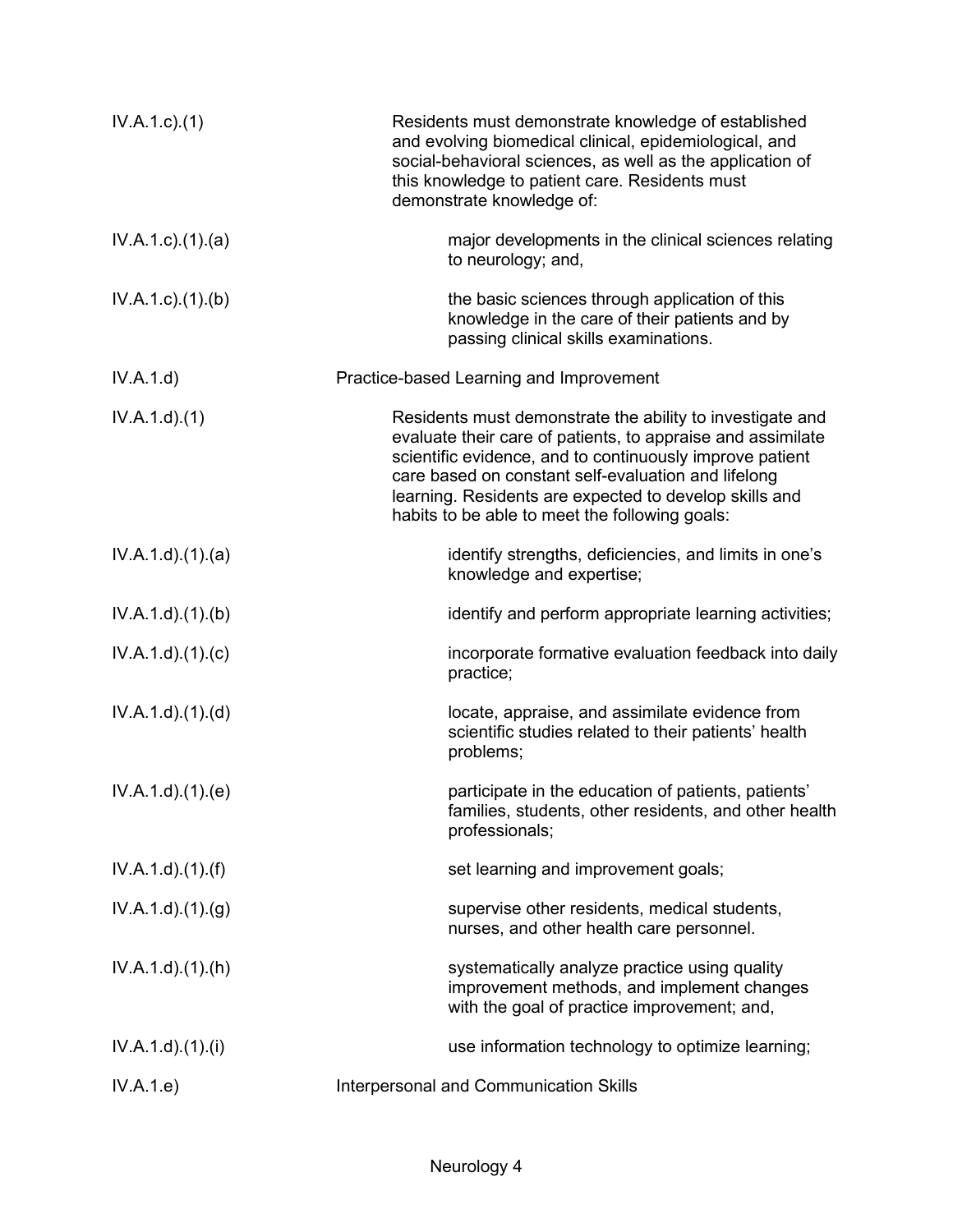| IV.A.1.e. (1)      | Residents must demonstrate interpersonal and<br>communication skills that result in the effective exchange<br>of information and collaboration with patients, their<br>families, and health professionals. Residents must:                             |
|--------------------|--------------------------------------------------------------------------------------------------------------------------------------------------------------------------------------------------------------------------------------------------------|
| IV.A.1.e. (1). (a) | communicate effectively with patients, patients'<br>families, and the public, as appropriate, across a<br>broad range of socioeconomic and cultural<br>backgrounds;                                                                                    |
| IV.A.1.e. (1)(b)   | communicate effectively with physicians, other<br>health professionals, and health-related agencies;                                                                                                                                                   |
| IV.A.1.e. (1). (c) | work effectively as a member or leader of a health<br>care team or other professional group;                                                                                                                                                           |
| IV.A.1.e. (1). (d) | act in a consultative role to other physicians and<br>health professionals; and,                                                                                                                                                                       |
| IV.A.1.e. (1). (e) | maintain comprehensive, timely, and legible<br>medical records, if applicable.                                                                                                                                                                         |
| IV.A.1.f)          | <b>Systems-based Practice</b>                                                                                                                                                                                                                          |
| IV.A.1.f)(1)       | Residents must demonstrate an awareness of and<br>responsiveness to the larger context and system of health<br>care, as well as the ability to call effectively on other<br>resources in the system to provide optimal health care.<br>Residents must: |
| IV.A.1.f)(1)(a)    | work effectively in various health care delivery<br>settings and systems relevant to their clinical<br>specialty;                                                                                                                                      |
| IV.A.1.f)(1)(b)    | coordinate patient care within the health care<br>system relevant to their clinical specialty;                                                                                                                                                         |
| IV.A.1.f)(1)(c)    | incorporate considerations of cost awareness and<br>risk-benefit analysis in patient and/or population-<br>based care as appropriate;                                                                                                                  |
| IV.A.1.f)(1)(d)    | advocate for quality patient care and optimal patient<br>care systems;                                                                                                                                                                                 |
| IV.A.1.f)(1)(e)    | work in interprofessional teams to enhance patient<br>safety and improve patient care quality; and,                                                                                                                                                    |
| IV.A.1.f)(1)(f)    | participate in identifying system errors and<br>implementing potential systems solutions.                                                                                                                                                              |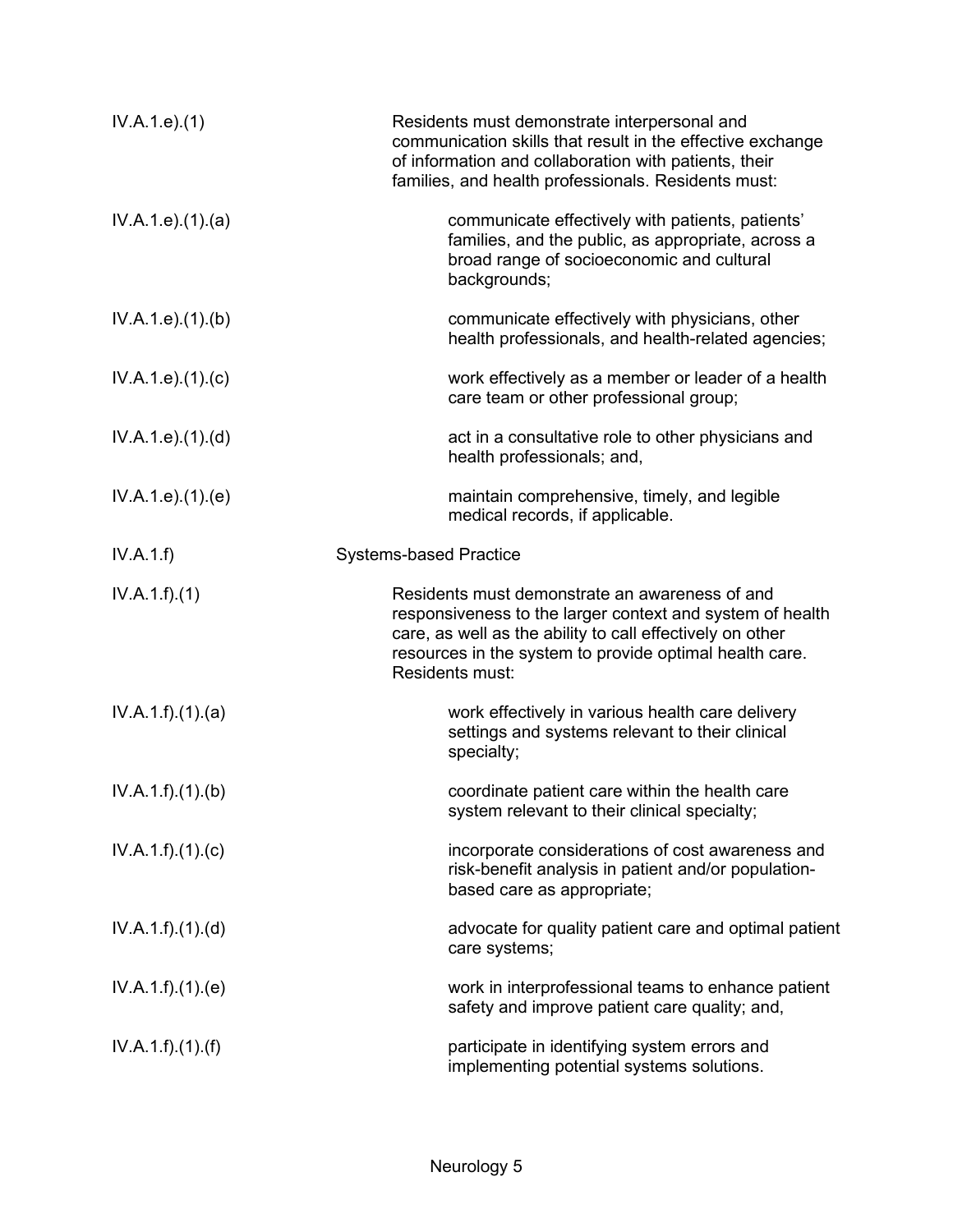| IV.B.            | <b>Regularly Scheduled Educational Activities</b>                                                                                                                                                      |
|------------------|--------------------------------------------------------------------------------------------------------------------------------------------------------------------------------------------------------|
| IV.B.1.          | The curriculum must have organized instruction in the basic<br>neurosciences.                                                                                                                          |
| IV.B.2.          | Additional topics that must be covered during seminars and conferences<br>include:                                                                                                                     |
| IV.B.2.a)        | bioethics;                                                                                                                                                                                             |
| IV.B.2.b)        | cost-effective care; and,                                                                                                                                                                              |
| IV.B.2.c)        | palliative care, including adequate pain relief, as well as<br>psychosocial support and counseling for patients and their<br>families.                                                                 |
| IV.B.3.          | The basic science curriculum must include the scientific foundations on<br>which clinical neurology is based.                                                                                          |
| IV.B.4.          | Residents must receive instruction in:                                                                                                                                                                 |
| IV.B.4.a)        | the principles of psychopathology, psychiatric diagnosis, and<br>therapy and indications for and complications of drugs used<br>in psychiatry; and,                                                    |
| IV.B.4.b)        | appropriate and compassionate methods of end-of-life palliative<br>care, including adequate pain relief and psychosocial support<br>and counseling for patients and their families about these issues. |
| IV.B.5.          | Residents should attend one national professional conference during the<br>educational program.                                                                                                        |
| IV.C.            | <b>Clinical Experiences</b>                                                                                                                                                                            |
| IV.C.1.          | The program must include:                                                                                                                                                                              |
| IV.C.1.a)        | one year of broad clinical experience in general internal medicine;                                                                                                                                    |
| IV.C.1.a)(1)     | Experience in general internal medicine must occur<br>during the first year of the program.                                                                                                            |
| IV.C.1.a)(2)     | Experience in general internal medicine must include at<br>least:                                                                                                                                      |
| IV.C.1.a)(2).(a) | eight months in internal medicine with primary<br>responsibility in patient care; or,                                                                                                                  |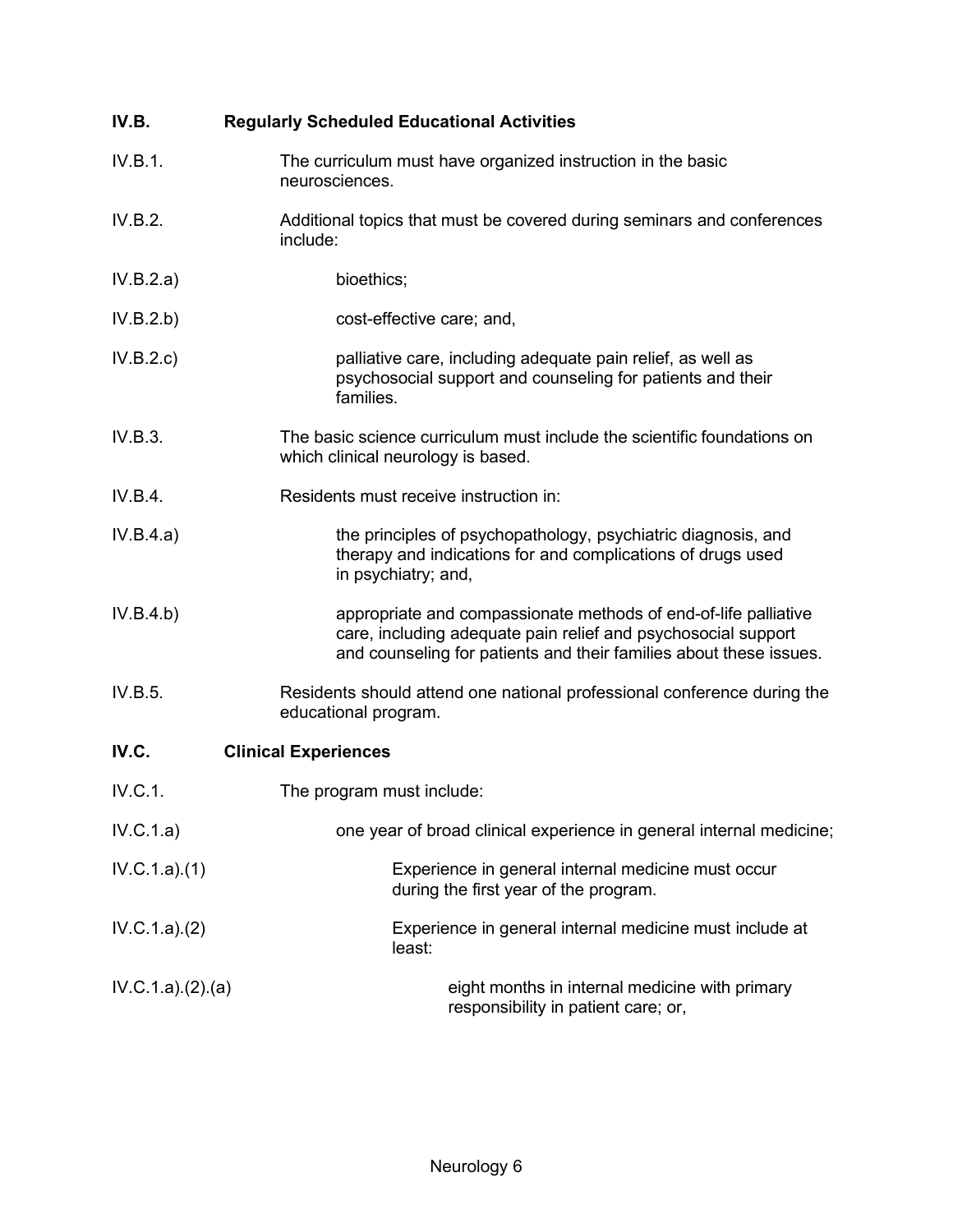| IV.C.1.a)(2)(b)  | six months in internal medicine with primary<br>responsibility in patient care, and at least two<br>months comprising one or more months of<br>pediatrics, emergency medicine, internal medicine,<br>or family medicine.                                       |
|------------------|----------------------------------------------------------------------------------------------------------------------------------------------------------------------------------------------------------------------------------------------------------------|
| IV.C.1.b)        | at least 18 months (full-time equivalent) of clinical adult neurology<br>that includes:                                                                                                                                                                        |
| IV.C.1.b)(1)     | at least six months of inpatient experience in adult<br>neurology; and,                                                                                                                                                                                        |
| IV.C.1.b)(2)     | at least six months (full-time equivalent) of outpatient<br>experience in clinical adult neurology.                                                                                                                                                            |
| IV.C.1.b)(2).(a) | The outpatient experience must include a resident<br>longitudinal/continuity clinic with attendance by each<br>resident for one half day weekly throughout the<br>program.                                                                                     |
| IV.C.1.c)        | at least three months of elective time;                                                                                                                                                                                                                        |
| IV.C.1.d)        | at least three months (full-time equivalent) in clinical child<br>neurology with management responsibility under the supervision of<br>a child neurologist with appropriate certification or suitable<br>equivalent qualifications;                            |
| IV.C.1.e)        | at least one-month full-time equivalent experience in clinical<br>psychiatry, including cognition and behavior, under the supervision<br>of a certified psychiatrist or another individual who possesses<br>qualifications acceptable to the Review Committee; |
| IV.C.1.f)        | clinical teaching rounds, supervised by faculty members, occurring<br>at least five days per week;                                                                                                                                                             |
| IV.C.1.g)        | exposure to and understanding of evaluation and management of<br>patients with neurological disorders in various settings, including<br>an intensive care unit and an emergency department, and of<br>patients requiring acute neurosurgical management; and,  |
| IV.C.1.h         | experience in neuroimaging, including magnetic resonance<br>imaging, computerized tomography, and neurosonology.                                                                                                                                               |
| IV.D.            | <b>Scholarly Activity</b>                                                                                                                                                                                                                                      |
| IV.D.1.          | <b>Resident Scholarly Activity</b>                                                                                                                                                                                                                             |
| IV.D.1.a)        | The curriculum must advance residents' knowledge of the basic<br>principles of research, including how research is conducted,<br>evaluated, explained to patients, and applied to patient care.                                                                |